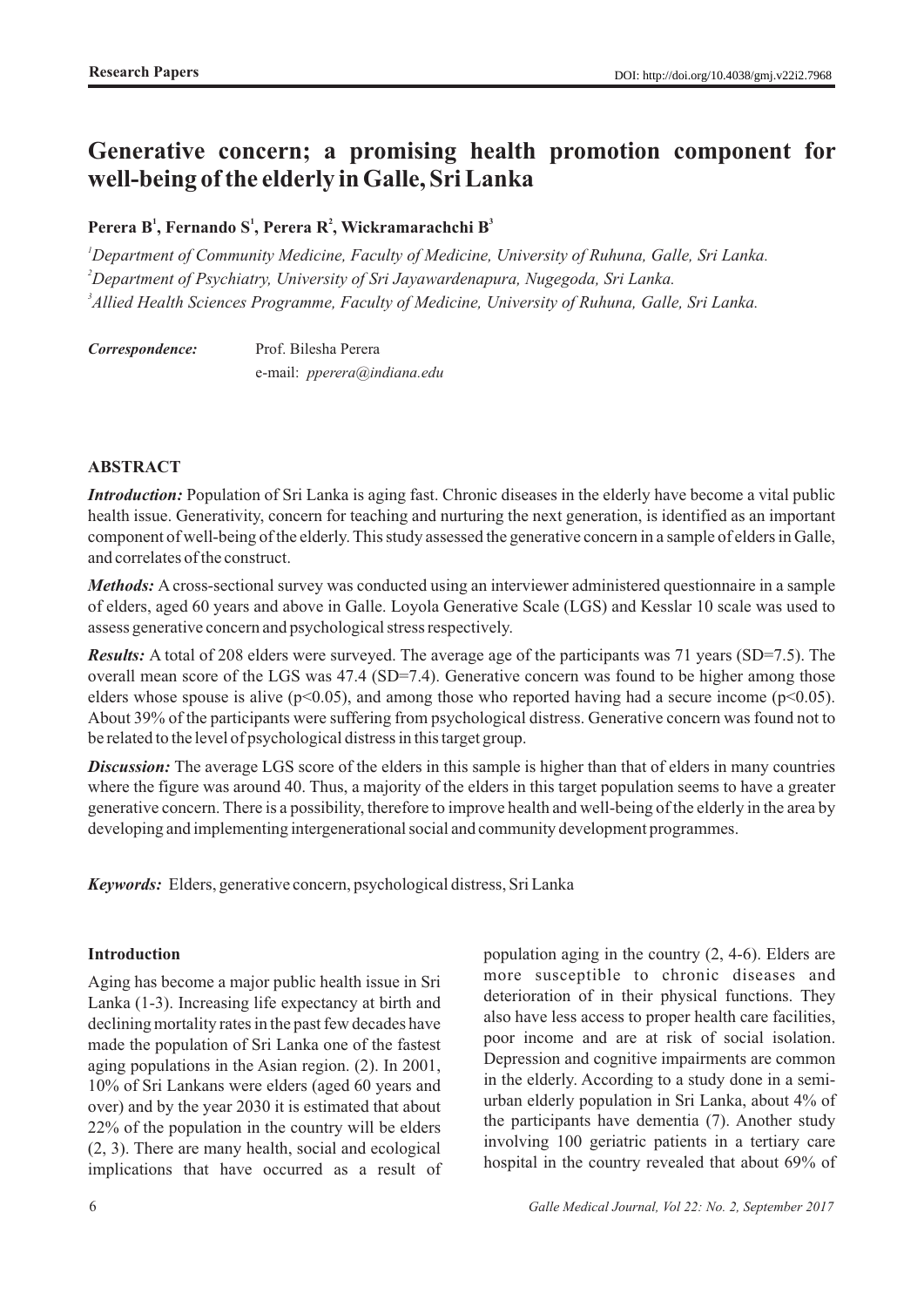them have depressive symptoms and about 56% have some form of cognitive impairment (8).

In the past, care of the elderly is a family responsibility (2, 9). However, mainly due to sociocultural changes in the country over the last few decades, elderly care by the family members is becoming less prevalent in the contemporary society. Resource limitations and economic pressures do not allow the government to provide adequate support for elderly care services. In this context, population ageing has become a crucial health and development issue in the country.

Psychosocial factors, such as loneliness and low self-efficacy are vital in understanding the overall health of the elderly. Elder's feelings of loneliness have been linked to functional decline and increased risk of depression and other chronic ill-health conditions (10, 11). Loneliness in older adults may be partially driven by disruptions in meaningful social engagement (12-14). Generativity defined as concern of the well-being of younger generations and its related components, such as feeling socially useful or needed, are increasingly being studied and used as protective factors of successful aging (10, 14). Greater perceptions of generativity have been linked to better health outcomes and longevity in elders (10, 15). This study aimed at assessing generative concern and possible correlates of this construct in elders living in Galle.

#### **Methods**

A cross-sectional community survey was conducted in Galle using an interviewer-administered questionnaire. Two Grama-Niladari (GN) divisions (villages) were randomly selected; one urban and one rural. A household from each selected GN division was selected randomly, and then, subsequent households were identified by following a random direction from the previous household until the desired sample size was achieved. Elders living in the selected household were invited to participate in the survey. Non-response rate was 5%.

The required sample size was calculated using the figure of the anticipated population mean score of the Loyola Generativity Scale (LGS) as  $40$  (SD = 10) as indicated by a previous research (16). Thus, the minimum sample size required to estimate the mean LGS with the margin of error as 2 with 95%

*Galle Medical Journal, Vol 22: No. 2, September 2017* 7

confidence was 96. Assuming that there is a gender difference of generative concern, the required sample size was determined as 192 (96 men and 96 women).

Loyola Generatively Scale (LGS) and Kessler Psychological Distress Scale (K 10) were used in the survey. LGS has 20 items of generative concern; concern for the care and development of the next generation and it is a reliable and valid scale to measure generative concern (17). The average LGS score is 40-41 for the older people in many countries and higher scores in the LGS indicate higher generative concern. Convergent validity of the LGS was tested with self-rated psychological health measured in a 1-5 Likert scale. Kesslar 10 is a 10 item scale to measure psychological distress of people in community settings (18). K10 has been validated in Sri Lanka and the cut off value is set as 16 (19). Higher values of K10 indicate higher level of psychological distress. Ethical approval for the research project was obtained from the Ethics Review Committee, Faculty of Medicine, University of Ruhuna, Galle, Sri Lanka.

## **Results**

A total of 208 elders were surveyed. The majority were Sinhala (99%) Buddhists (98%). The demographic profile of the participants is given in Table 1.

Correlation between LGS score and self-rated mental health in the participants was positive indicating that those who have a good mental health tend to have a higher scores in their generative concern ( $r = 0.29$ ,  $p < 0.01$ ). In general, it is found that generative concern is positively associated with psychological well-being (14, 15). Further investigations, however, are needed to validate the LGS in this target population.

The overall mean score of the LGS was  $47.4$  (SD = 7.4). Results indicate that generative concern, measured by LGS scale, is neither related to gender nor age. There is a slight increase in the LGS score with increasing level of education, but no significant association was found. Generative concern is found to be higher among those whose spouse is alive compared to others  $(p<0.05)$ , and among those who were having a secure income compared to others who did not have any regular income  $(p<0.05)$ .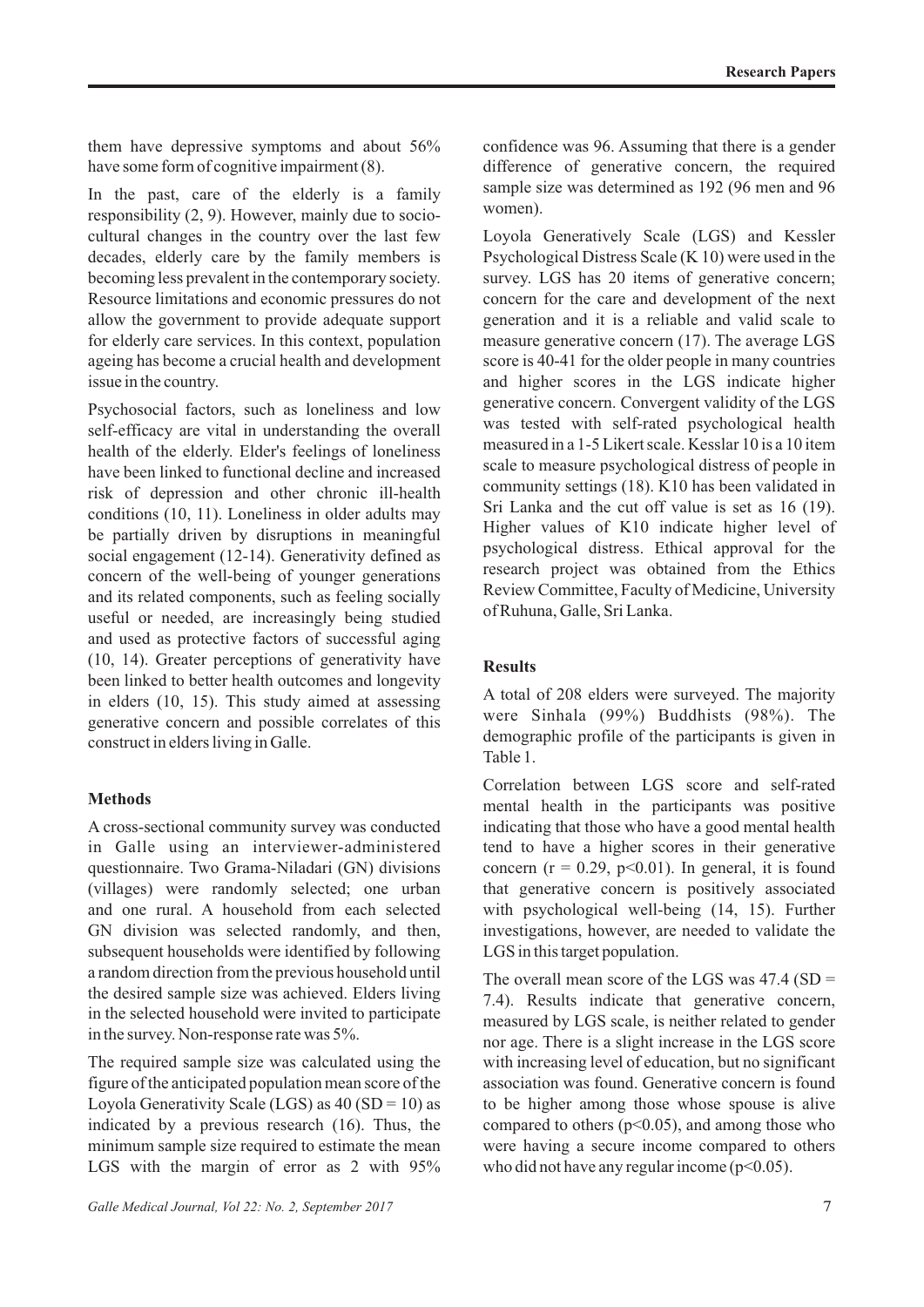| <b>Characteristics</b>                    | Number and percentage |                       |  |  |
|-------------------------------------------|-----------------------|-----------------------|--|--|
|                                           | (or mean and SD)      |                       |  |  |
| Gender                                    |                       |                       |  |  |
| Male                                      |                       | 82 (39.4%)            |  |  |
| Level of Education                        |                       |                       |  |  |
| Primary or No Education                   |                       | 43 (20.7%)            |  |  |
| Secondary                                 |                       | 114 (54.8%)           |  |  |
| <b>Higher</b>                             |                       | 51 $(24.5\%)$         |  |  |
| Age<br>Living status                      |                       | 70.6 years (SD = 7.5) |  |  |
| Living alone or only with the spouse      |                       | 38 (18.3%)            |  |  |
| Living with spouse $&$ children/relatives |                       | $170(81.7\%)$         |  |  |
| Occupation                                |                       |                       |  |  |
| Currently have a paid job/ pension        |                       | 80 (38.5%)            |  |  |
| Not having/had a regular paid job         |                       | $128$ $(61.5\%)$      |  |  |
| Monthly income                            |                       |                       |  |  |
| Less than Rs. $10,000$                    |                       | $117(56.3\%)$         |  |  |
| Rs. 10,000 - Rs. 20,000                   |                       | 51 $(24.5\%)$         |  |  |
| More than Rs. 20,000                      |                       | 40 (19.2%)            |  |  |

|  |  |  |  |  |  |  |  | Table 2: Mean scores of LGS by demographic characteristics (n=208) |  |
|--|--|--|--|--|--|--|--|--------------------------------------------------------------------|--|
|--|--|--|--|--|--|--|--|--------------------------------------------------------------------|--|

| <b>Characteristics</b>              | <b>Loyola Generativity Scale</b><br>(Mean and SD) |            |  |  |  |  |  |  |
|-------------------------------------|---------------------------------------------------|------------|--|--|--|--|--|--|
| Gender                              |                                                   |            |  |  |  |  |  |  |
| Male                                | 47.6 (7.2)                                        | $p = 0.82$ |  |  |  |  |  |  |
| Female                              | 47.3(7.6)                                         |            |  |  |  |  |  |  |
| Level of Education                  |                                                   |            |  |  |  |  |  |  |
| Primary or No Education             | 46.3(6.3)                                         | $p = 0.44$ |  |  |  |  |  |  |
| Secondary                           | 47.4 (8.2)                                        |            |  |  |  |  |  |  |
| Higher                              | 48.3 $(6.2)$                                      |            |  |  |  |  |  |  |
| Age                                 |                                                   |            |  |  |  |  |  |  |
| $60 - 69$ years                     | 47.1(7.1)                                         | $p = 0.81$ |  |  |  |  |  |  |
| $70 - 79$ years                     | 47.8(7.7)                                         |            |  |  |  |  |  |  |
| $\geq 80$ years                     | 47.3(7.4)                                         |            |  |  |  |  |  |  |
| Spouse Alive / Dead                 |                                                   |            |  |  |  |  |  |  |
| Spouse is alive                     | 48.2(6.9)                                         | $p = 0.03$ |  |  |  |  |  |  |
| Spouse is dead                      | 45.9(8.1)                                         |            |  |  |  |  |  |  |
|                                     |                                                   |            |  |  |  |  |  |  |
| Occupation                          |                                                   |            |  |  |  |  |  |  |
| Currently have a paid job/ pension  | 49.8 $(6.9)$                                      | $p = 0.01$ |  |  |  |  |  |  |
| Not having had a regularly paid job | 45.9(7.3)                                         |            |  |  |  |  |  |  |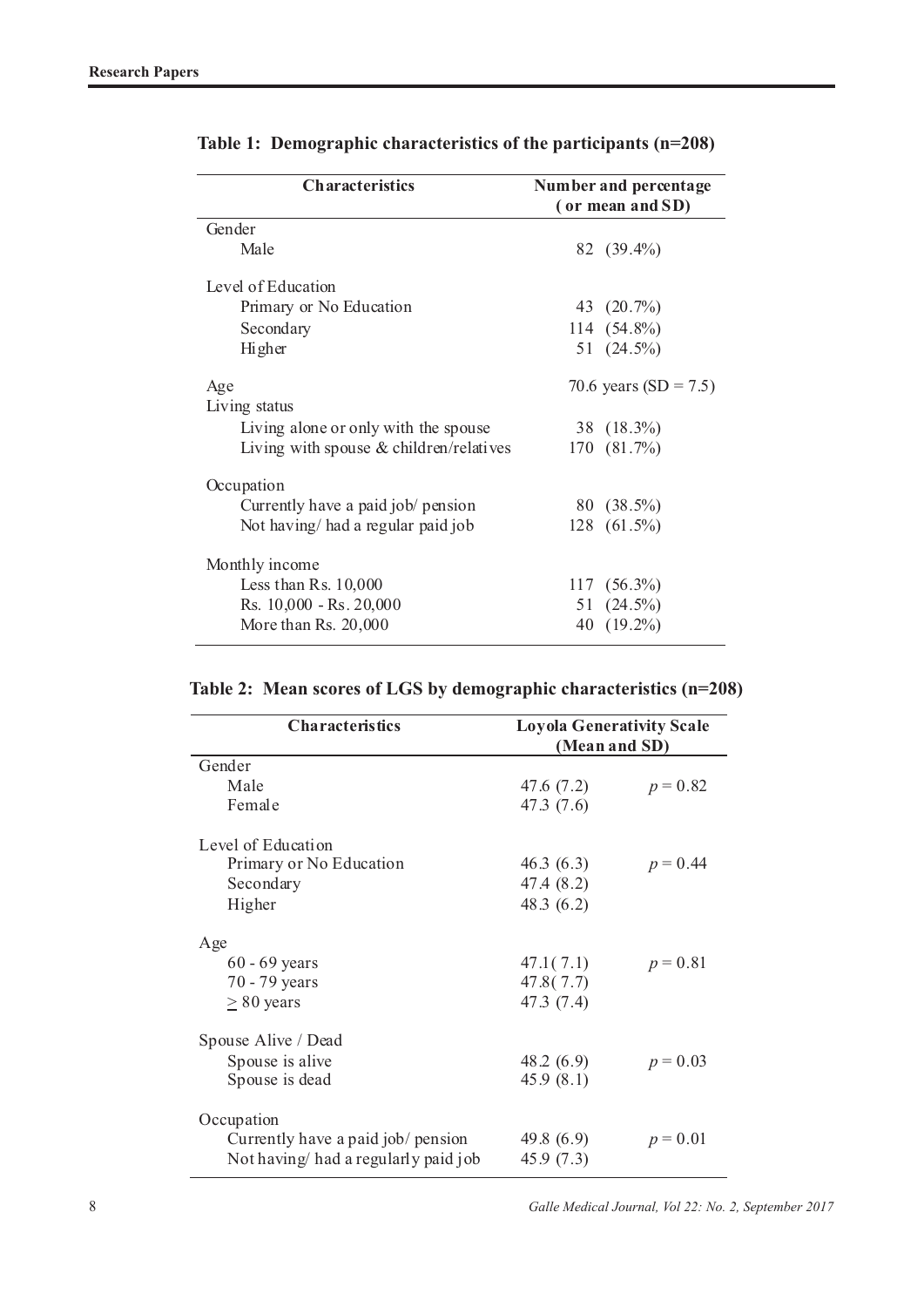

**Figure 1:** Scatter plot of K 10 score by LGS score

About 61% of the participants had K10 score less than 16. Generative concern is found not to be related to the level of psychological distress of the participants (Correlation coefficient  $(r) = -0.11$ ,  $p =$ 0.12) (Figure 1).

#### **Discussion**

Population aging is common to many developed as well as developing countries in the world today. The increases in the prevalence of chronic disease including depression and dementia in the elderly have led many governments to initiate health promotion and protection actions that prevent or at least delay adverse health consequences of the elderly (6, 20, 21). In healthy aging, elders' desires and abilities to transfer of their knowledge and wisdom to younger generations (*i.e.* generativity) have been identified as an important health promotion component (14, 15).

In this study, a slightly higher mean score of generative concern in Sri Lankan elders, compared to such figures in elders in other countries was observed (14, 16, 21). The findings also indicate that gender and age are not related to generative concern. Chronic diseases that become more prevalent with increasing age may bar senior elders being generative (16, 23). However, the observed difference of generative concern of elders in this population setting may be due to their active life style. Being an agricultural society, many elders in

the country are engaged in some form of work for living. Social security benefits available for them are limited (9). As a result many elders may have opportunities for meaningful generative activities (16, 21). As seen in many other countries, women outlive men in Sri Lanka. This would result gender based health disparities in senior elders where women being highly subjected to suffer from chronic diseases. However, Sri Lankan older women's feeling of obligation to serve as their family's primary caregiver and active life style may stimulate them to develop generative concern and actions (4, 16). Factors such as less education and poverty have shown to impede elder's access to generative activities (23). Our findings support this assertion. In our study, elders whose spouse is alive and who have a secured income seem to be having a greater generative concern compared to the others. Our observations that 61% of the elders in our sample were free from moderate or severe psychological distress, and having an overall mean score of LGS as 47.4 in the total sample may indicate that the majority of elders in Galle would have a commitment and desire to nurture younger generations.

Generative concern is an important construct for successful aging. It should be noted however that generative concern and acts per se would not predict social and psychological well-being in the elderly (10), but would depend on the extent to which generative concerns and related actions are appreciated and valued by the younger generations.